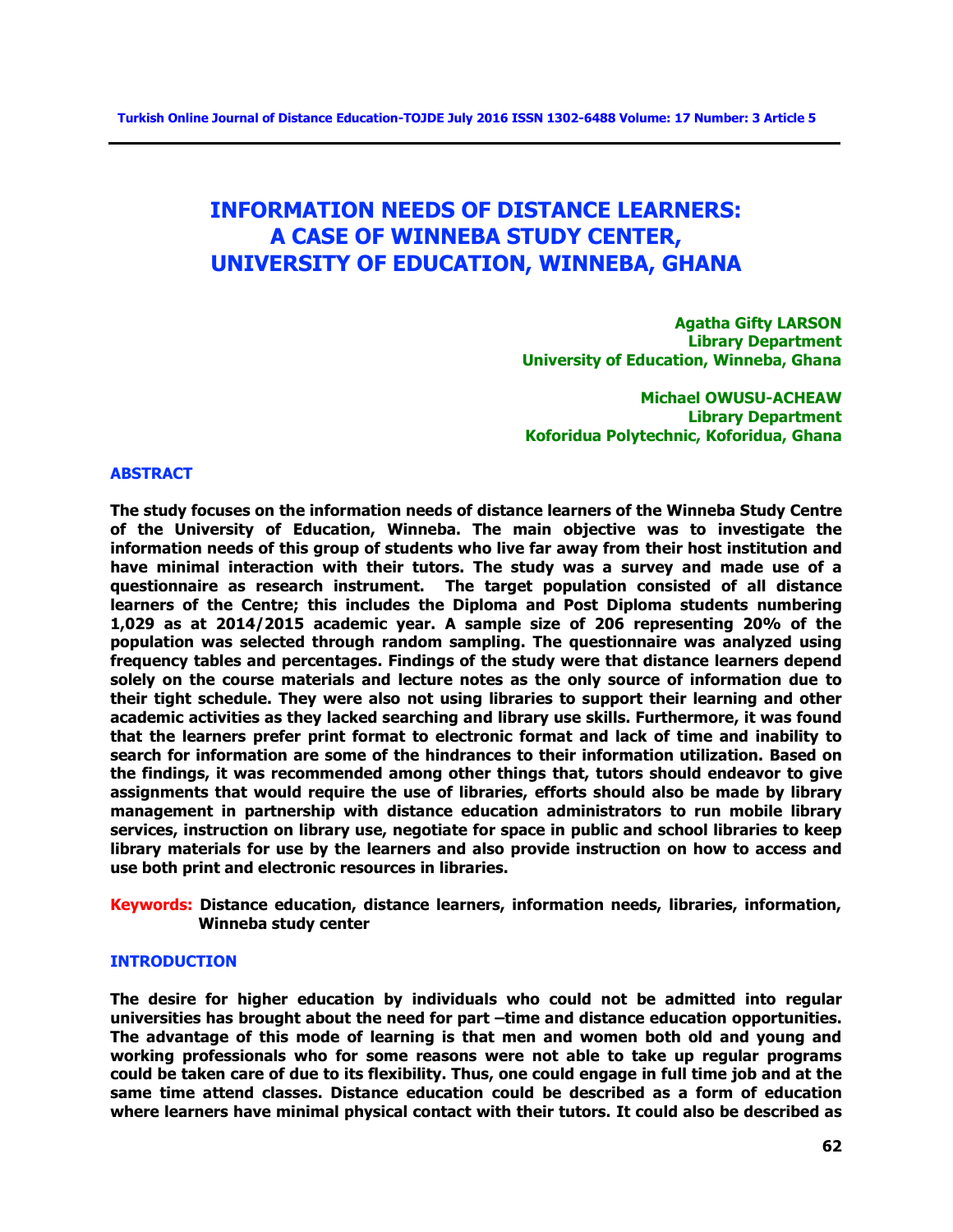**a form of education in which there is geographical separation between the learner and the learning institution (Mabawonku, 2004). There is minimal physical contact between the learner and the tutor. It is therefore learner - centered because the individual chooses the place of study; learns in a variety of ways and takes control of his learning.**

**Distance education program has been accepted by institutions in many parts of the world in both the developed and the developing economies largely because it has been seen as a means of extending educational opportunities to millions of people and thereby contributing to the human resource development of a nation ( Boadi and Letsolo, 2004). According to Gu (2006) distance education is one of the fastest growing trends in higher education. Arguably it has become a saving grace to millions of people around the world who desire to pursue further studies.**

**In Ghana, as a way of reducing cost of tertiary education and at the same time increasing access to tertiary education in the country, adopted the distance education program through the Ministry of education after a number of surveys to assess the distance education needs of Ghana. Presently, both public and private universities have embraced the policy and are running various programs for the teeming population across the length and breadth of the country. These institutions have made earning a degree more flexible for the many people across the country that have families and jobs in addition to the desire to further their education. The first institution to pioneer the distance education program was the University of Education, Winneba, with assistance from the Overseas Development Administration (ODA) now known as Department for International Development (DFID). Consequently, the Institute for Educational Development and Extension of University of Education, Winneba was established to run the program for teachers with Certificate 'A' and holders of Diploma in Education to study part- time for a degree so that there would not be disruption to their full time teaching. Thus, the University is helping full-time teachers to earn, Diplomas and degrees in a more flexible way without disruption in their teaching functions.**

**Information is vital to the development of a society. Thanuskod (2011), identified information as the core for development of knowledge, the basis for innovation, resources for informed citizenry, and as a result becomes a key commodity for the progress of society. Information needs then arises when one realizes that there is a gap in one's knowledge about something. Therefore; the library's information needs arise when one realizes that there is a gap in one's knowledge about something. Libraries play a significant role in meeting the information needs of the various user groups through the provision of resources in both print and electronic format. These libraries see their responsibility as ensuring that the use of information resources and services is maximized to benefit users. Distance learners are expected to use the resources of the library to answer information needs and to prepare for examination and other scholarly needs.**

**Distance learners live far away from their host institutions and obviously do not have the same opportunities as their counterparts in residence regarding the use of library resources and services though the basic needs are the same as those of conventional students. They have special needs and concerns that differ greatly from those on campus. It is therefore desirable to understand the information needs of this group of students since they are also entitled to library services regardless of their location.**

**The suggestion by Association of Colleges and Research Libraries in America (ACRL), (2000), underscores the need to survey distance students in order to serve them better. It states that librarians should regularly survey distance learners in order to monitor and assess both the appropriateness of their use of services and resources and the degree to which their needs are being met. Also Dew (2001) recommends that librarians must understand who**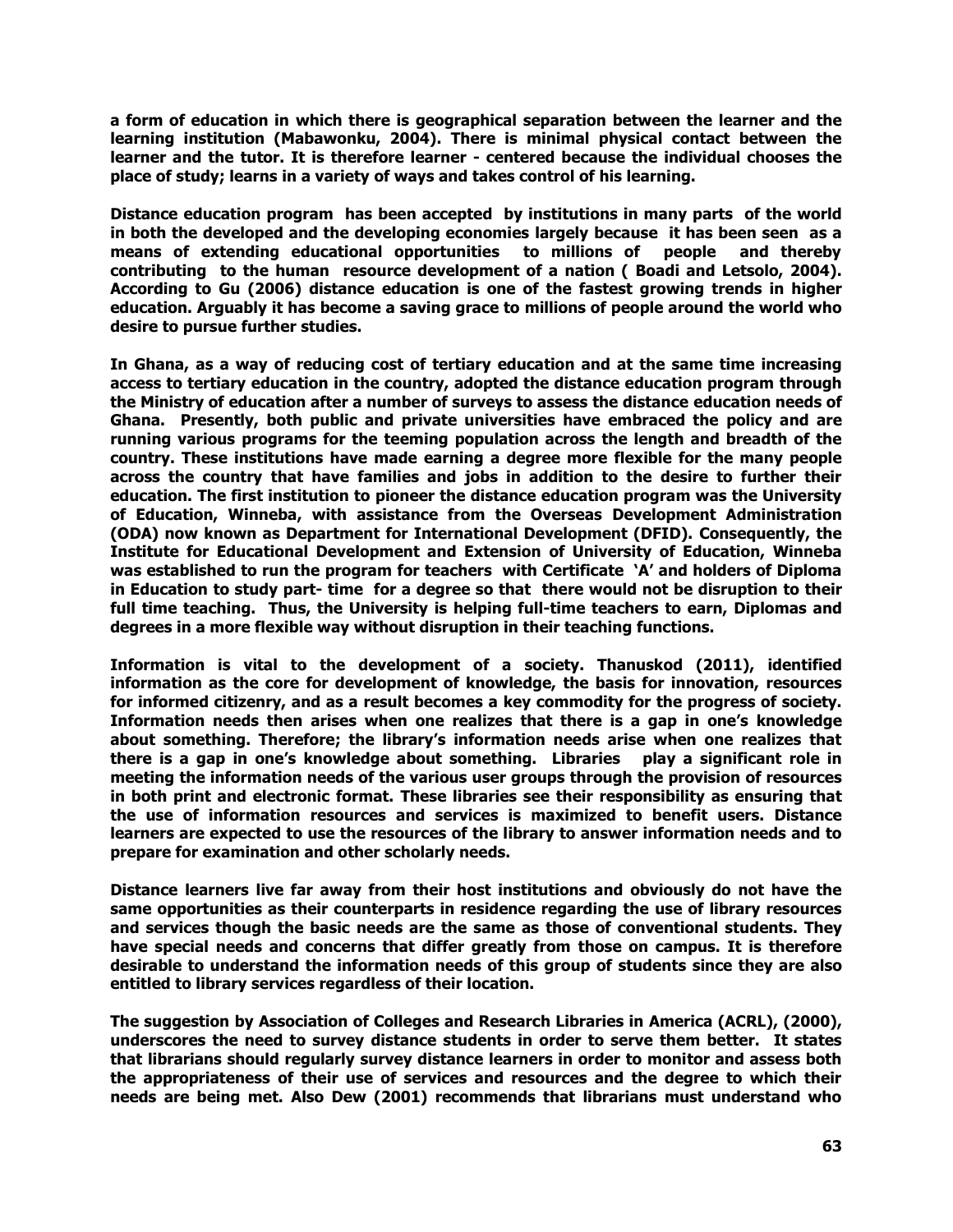**their off campus students are and what they want. In addition, each user group or constituencies of academic library possess differing needs and expectations, it is therefore not appropriate to use one group's information needs as the principal guide for determining services offered to all users.**

**The effort to identify the most effective library services for distance students can be informed by routine surveys of the distance students. Research is lacking about distance learners of the University of Education, Winneba Study Centre use of library and library services. Information is also needed about these distance learners whose population is growing year after year vis-a-vis library services. With these gaps in information in mind, the focus of this study was to investigate the information needs of the distance students of University of Education, Winneba, Winneba Study Centre. The question is, how does this group of students fulfill their information needs? Are they competent in information gathering skills? What hinders them in their information gathering? Do they depend only on their course modules to satisfy their information needs? Adequate knowledge about their information needs would help the Library to re-orient their collections and services for them.**

**The significance in this study lies in the fact that the findings of this study would be useful to the University of Education, Winneba Library management in line with the strategic plan of the University to develop collection and services appropriate to the information needs of distance learners. Consequently, this study aims at identifying the information needs of this group of users. The study is essential for developing collection and services appropriate to the information needs of distance students of the Winneba Study Centre.**

## **THE PROBLEM**

**The use of library resources and services is vital for both conventional and distance learners as well. According to Kavulya (2004), an approach to distance education that ignores the role of libraries in the first place, provides a narrow experience for the learners and fails to encourage the expected research led – inquiry of knowledge as well as the development and challenging of knowledge". An examination of long essays of the distance students at the Winneba Study Centre suggests that distance learners have not seen utilizing the libraries to satisfy their information and research needs. Students in tertiary level of education are expected to utilize resources at the library to enhance their studies and support their scholarly needs. It is in this vein that the researchers deem essential to investigate their information needs in order to find solution.**

# **Objectives of the Study**

**The main objective of the study is to investigate the information needs of distance students of University of Education, Winneba, Winneba Study Centre.** 

**The specific objectives are to identify the followings:**

- **Information needs of the respondents**
- **Library use and computer skills in obtaining information by the respondents**
- **Types of library and sources used to obtain information by the respondents**
- **Preferred information formats of respondents**
- **Challenges in the information acquisition by the respondents.**

# **Research Questions**

- **The study attempts to address the following questions:**
- **What are the information needs of the respondents?**
- **What library use and computer skills do respondents have in obtaining information?**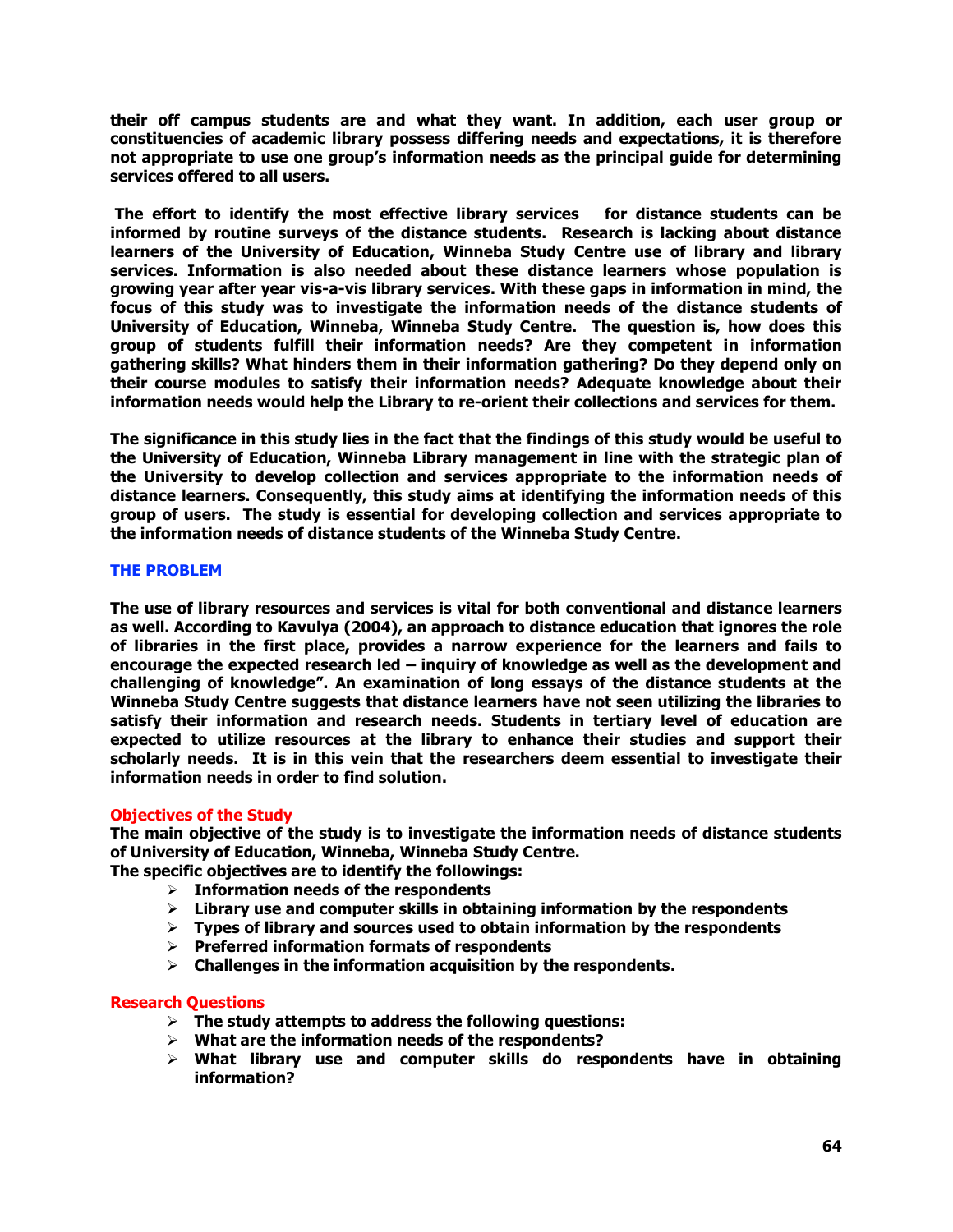- **What types of library and sources of information do respondents use to obtain information?**
- **What types of information formats do the respondents prefer?**
- **What problems do the respondents encounter in obtaining information?**

## **Brief Background of the University of Education, Winneba**

**The University of Education, Winneba (UEW) was established by the University of Education, Winneba Act 672 on May 14, 2004. It was originally established by PNDC Law 322 (1992) as the University College of Winneba (UCEW) through the amalgamation of seven (7) diploma awarding institutions. The University is charged with the responsibility of producing professional educators to spearhead a new national vision of education aimed at redirecting Ghana's efforts along the path of rapid economic and social development. The University is expected to play a leading role in the country's drive to produce scholars whose knowledge would be fully responsive to the realities and exigencies of contemporary Ghana and West Africa sub- region. The University offers fulltime, sandwich and distance learning programs. It has four campuses; the Winneba Campus, the Kumasi Campus, the Mampong Campus and the Ajumako Campus respectively ( Joppa, 2002).**

## **Distance Education in University of Education, Winneba**

**The University of Education program is in line with the University, s mission to equip teachers with the requisite proficiency and professional competency for teaching at the pre- tertiary level. The program aims at upgrading the academic and professional competency of basic school teachers in the country. The University of Education distance program focuses on teacher education with the same academic and professional components as the on-campus programs. The academic component comprises specific subjects taught in primary, Junior Secondary and Senior High schools such as Mathematics and Social studies. The professional component, on the other hand, consists of the theory of Education, school management and pedagogy. The program has made higher education accessible to teachers without any restrictions. The Institute for Educational Development and Extension (IEDE) through the Centre for Distance Education runs the program. The Centre currently has twenty-four (24) centers including the Winneba Study Centre. Classes are held on weekends. The Winneba Study has a library manned by a professional librarian.**

#### **REVIEW OF LITERATURE**

**Distance education students just like other user groups have their information needs. A number of studies have been conducted into information needs of distance learners. According to Oladodun (2014) a previous study provided an account of the survey carried out at the Deakin University in Australia showed that majority of external students were frequent users of public libraries, using public libraries more frequently than any other type of library, including the student's own university library. In a survey by Sutherland (2000) on information use among distance learners associated with Western Colorado Graduate Center in the US, she found that majority of the survey participants borrowed materials from local academic and local public libraries. The result also revealed that more than half of the students did not use the main campus that is the distance education provider library. The reasons given for using what they used include: ease of use, location and resources.**

**In a study conducted by Mabawonku (2004) among some undergraduate distance learners in three Nigerian universities, it was revealed that the students used other libraries much more than the university libraries. However, the study shows that less than half of the respondents used their main university libraries regularly. The study further affirms that the students use some departmental libraries and other libraries outside the campus mainly for reading their personal books. Similarly, Oladokun (2002) carried out a study of the Diploma in Primary**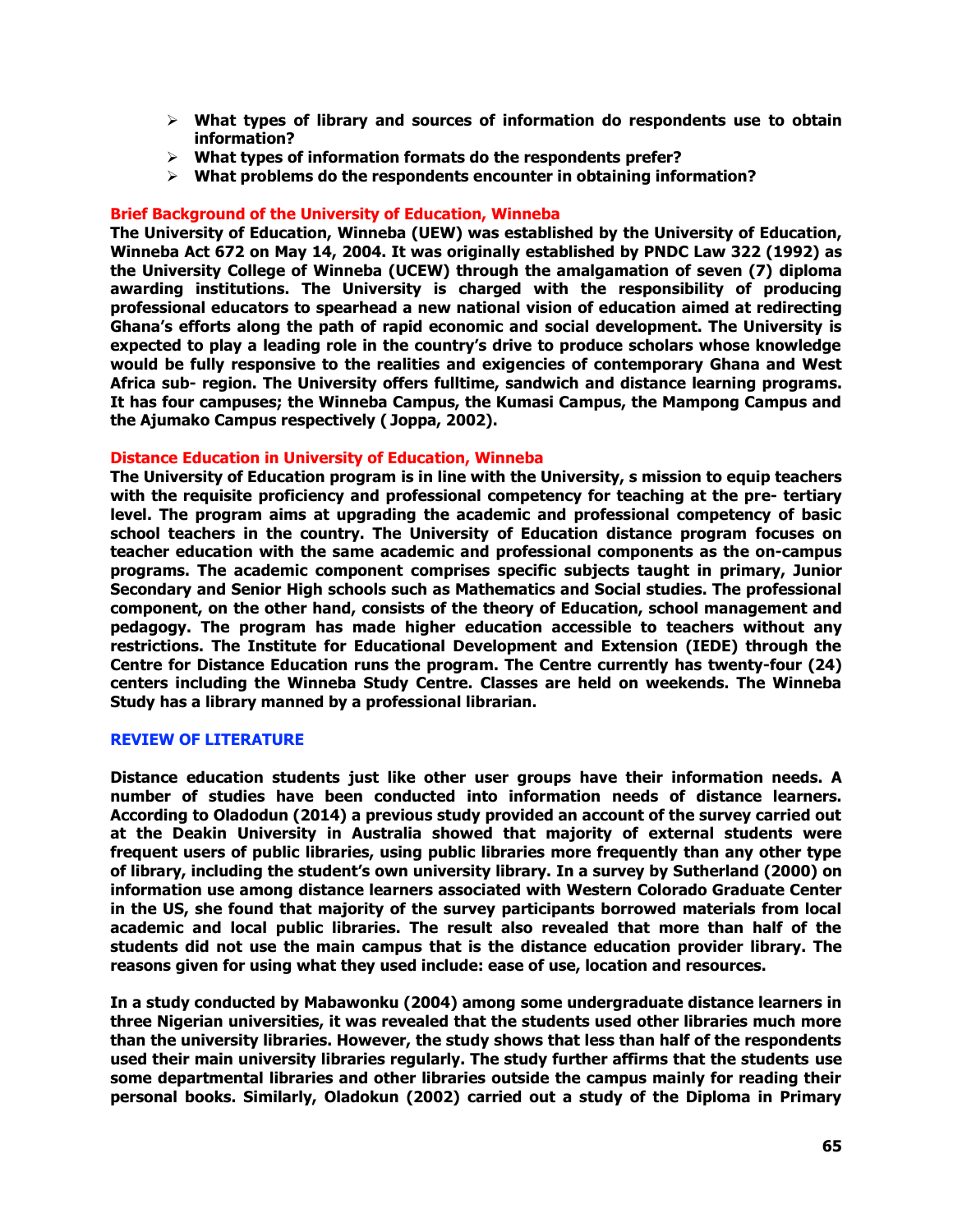**Education (DPE) and Certificate in Adult Education (CAE) students of distance education of the University of Botswana and the role played by the University of Botswana Library. The results of the survey revealed that significant numbers of distance learners nine out of ten indicated a need for materials beyond course readings, almost half (48%) had not used a library, a quarter used the University Library, and a quarter visited a public library (Oladokun, 2002).** 

**The study of Hensley and Robin (2010) on distance learners in University of Illinois concluded that distance learners at the University generally appreciate the library and make use of the services and resources to satisfy their information needs but the scope of library services accessed is limited. On the other hand, Aliakbar et al. (2009) in a study conducted on distance learners in Iran reported that although distance learners had positive perception toward the use of information resources, the University had no formal library services for the students to use during their study.**

**Bibb (2003) also observes that as a result of poor use of library by distance students in South Missouri State University, the Library made effort to serve the students through innovative techniques and resources to attract usage of resources by the students to satisfy their information needs and these include the Library's links/access to a number of open access online databases. A study conducted by Lui and Yang (2004) reported that distance learners showed preference for information that is easily available. They also found that the learners' fields of study also affected their use of information sources in Texas A & M University which was the study area.**

**Thanuskodi (2012) reported a study conducted that users lack library skills to enable them acquire the needed information in satisfying their information needs. He reported again that the users also lacked computing skills to enable them utilize information technology – based library sources and facilities. Adesoye and Amusa (2011) observe that due to the flexibility of distance education program both old and young alike irrespective of gender have undertaken the program. Mabawonku (2004) conducted a survey of library use in distance learning in three Nigerian universities. She found that students use of the library resources for information and self-development was inadequate. According to her, the students attributed their low use of the library to their tight schedules which were fully occupied with lectures and interactions with tutors. Adetimirin and Omogbue (2011) also concluded in a study underscored that distance students were not using the libraries because of their tight schedules which were fully occupied with tutorials. Oladokun (2002) found that learners of Open University of Tanzania depended more on the public and private library system to meet their information needs; however he concluded that it was not an adequate solution in the sense that the stock was not relevant to the information needs of the students.** 

**Furthermore, Boadi and Letsolo (2004) investigated the information needs and seeking behavior of distance students at the Extra- Mural Studies in Lesotho. The revelation was that course materials seemed to be popular with the distance students and the expectation of the students was that more course materials would be produced by the Institute. They concluded that however useful these course materials may be as sources of information for the distance students, dependence on them could breed parochialism which could endanger the whole educational processes.**

**In another study conducted by Adesoye and Amusa (2011), found that though distance students were aware and make use of the institutional libraries to meet their information needs, there were, however, impediments to the students utilization of library and information resources. These impediments among others were inadequate library facilities, lack of time due to the intensive nature of their program and reliance on study materials.**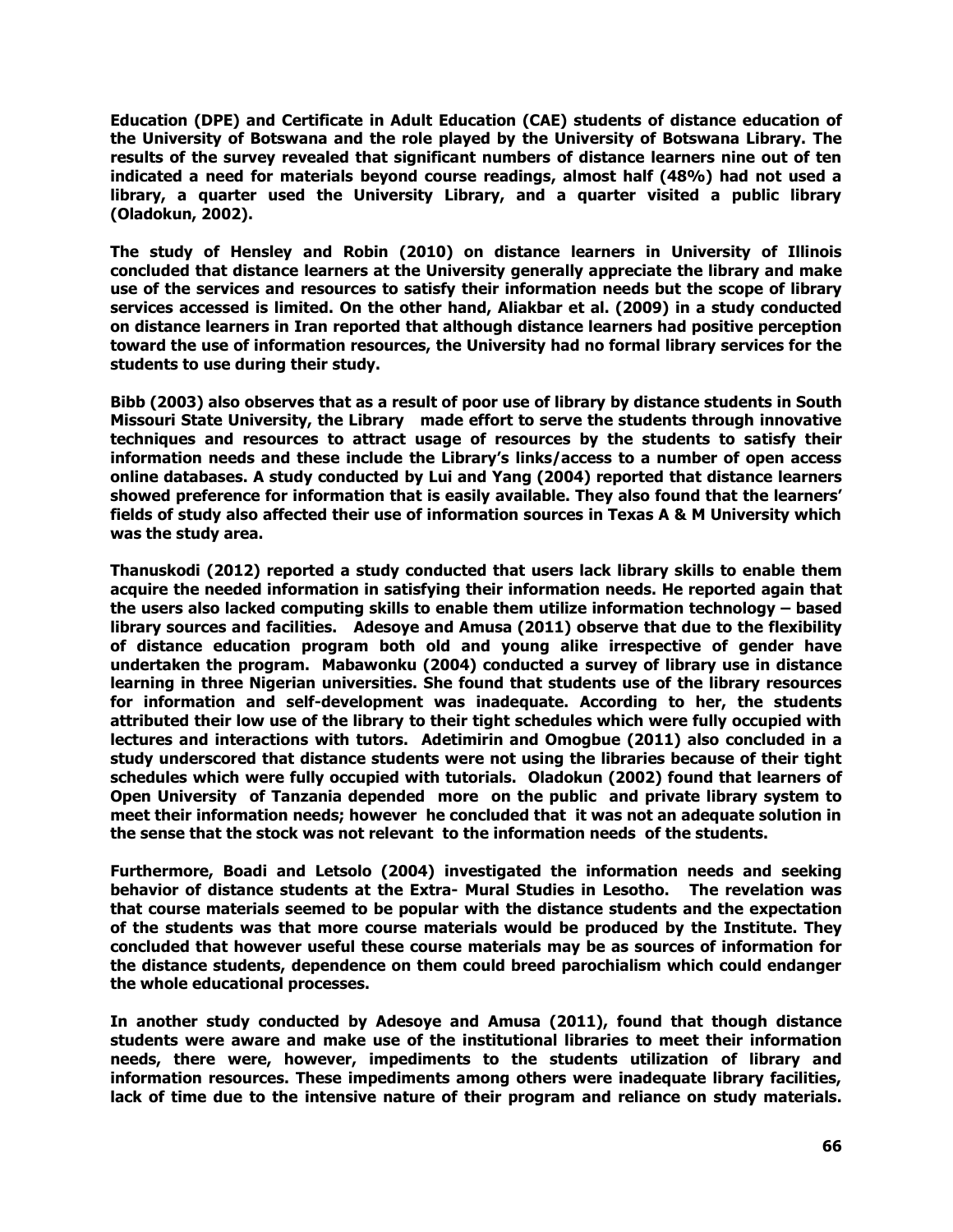**Oladokun (2010) reports a survey conducted at the University of Botswana, on their off campus students. The findings of the study revealed that students have preference for print format; only few numbers would have preferred electronic format. He also found that students rely mostly on their lecture notes dictated to them in class and also relied on their colleagues as their major sources of information.**

## **RESEARCH METHODOLOGY**

**This is a survey research which focused on the information needs and seeking behavior of the distance learners of Winneba Study Centre at the University of Education, Winneba. The rationale for the choice of the survey design was that it is suitable for descriptive, explanatory and exploratory studies (Babble and Benaquisto, 2002). The target population for the study consists of all distance students of the study center as at 2012/2013 academic year numbering, 1,029. This includes diploma and post diploma students enrolled on the program. The data gathering instrument was the questionnaire. The questions were based on the research questions formulated to guide the study. A sample of 206 respondents representing approximately 20% was randomly selected using a table of random numbers for the study. This random size is supported by Babbie (2005). He is of the opinion that a population of 1000 and above, a sample size of 10 – 20% is acceptable.**

**The instrument used to elicit information from the respondents was opened and closed ended questions. The researchers with the help of two assistants administered the questionnaire to the respondents after explaining to them the purpose and relevance of the study. Their anonymity was also assured. The administration of the questionnaire was done right in the lecture hall and retrieved from them after the completion; there was therefore a high response rate. After going through them, it was realized that seven were unusable and were discarded giving a response rate of 97% Simple percentages were used to analyze the data collected from the respondents of the study.**

#### **FINDINGS**

**Presentation of the result of the study was done based on the design research questions formulated to guide the study of the study. Of the respondents, 101 (51%) were male, 98 (49%) were female. All the respondents were distance students of the Winneba study center. Data were analyzed into simple percentages and frequencies. Demographic distribution is shown in Table1.**

| Age       | <b>Frequency</b> | Percentage |
|-----------|------------------|------------|
| $25 - 35$ | 87               | 44         |
| 36-45     | 108              | 54         |
| 47-55     |                  | 2          |
| Total     | 199              | 100        |

**Table: 1 Background characteristics of respondents**

**Sources: Field Survey, 2015**

**The analysis of the study showed that 106 (52%) were males and 98 (45%) were females. With regard to the age distribution, Table 1 revealed that it ranges from 25-55 years. Thus, there is no age limit to distance education and distance education caters more for older adults with majority of them belonging to age range 36-45. The findings indicate that the distance education programs are being undertaken by both male and female. Also majority of them are matured students aged between 36-45. There is therefore no age limit, thus both the young and old alike could enroll on the program.**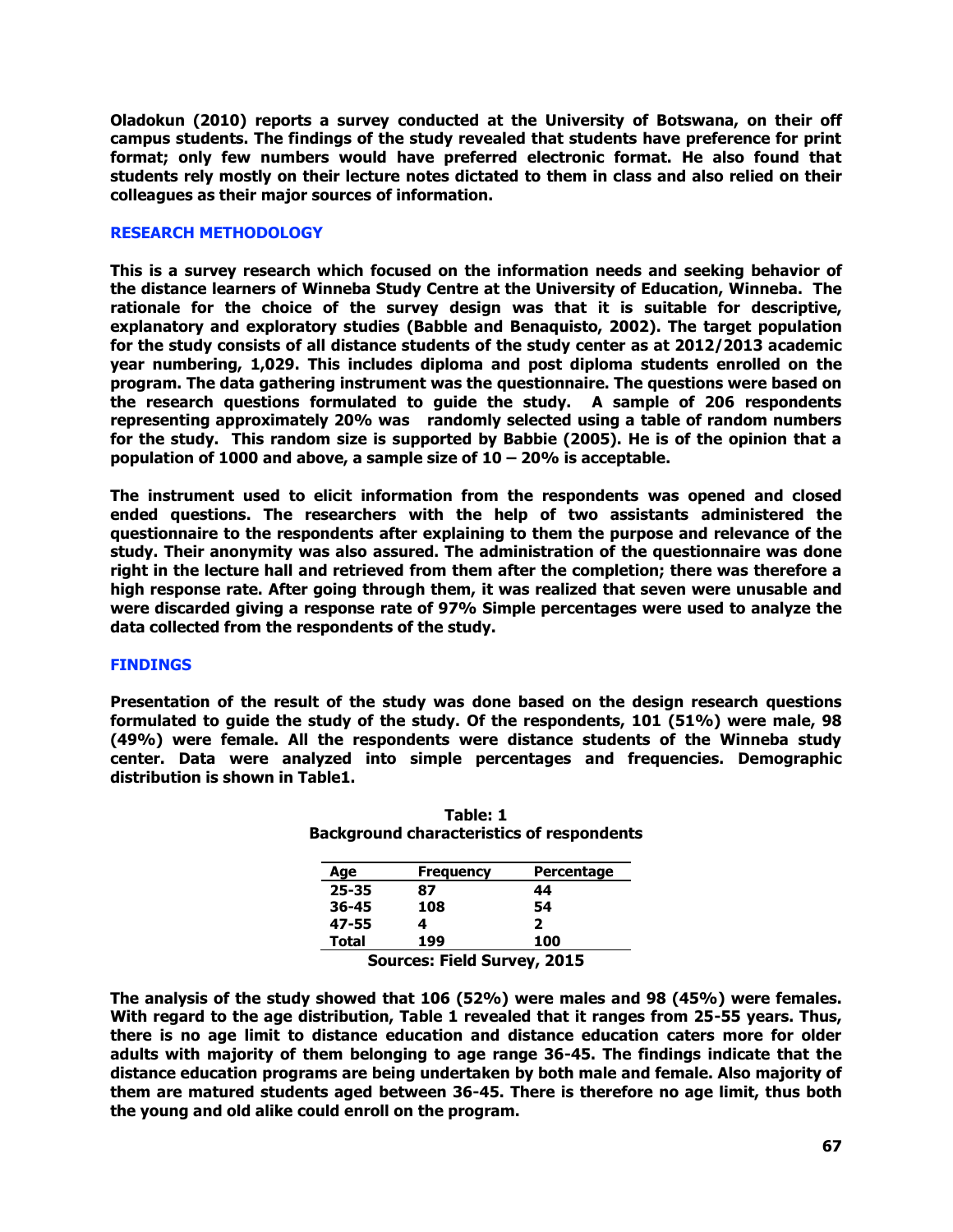| <b>Information needs</b>                 | <b>Frequency</b> | Percentage |
|------------------------------------------|------------------|------------|
| Information relevant to their program    | 85               | 43         |
| Info easily available                    | 79               | 40         |
| <b>Interested in current information</b> | 21               | 10         |
| Liked information from the internet      | 8                | 4          |
| Liked information free without any cost  | 6                |            |
| <b>Total</b>                             | 199              | 100        |

**Table: 2 Information needs of the respondents**

**Sources: Field Survey, 2015**

**Table 2 gives an overview of the information needs of the respondents. The question relating to their information needs was open ended and as such respondents were not restricted to specific answers. This therefore enabled them to describe their information needs in any form they wished so that their actual information needs could be appreciated.** 

**A number of the respondents 85 (43%) indicated that they liked information relevant to their program of study, while 79 (40%) preferred information that is easily available. Also 21(10%) were interested in current information. On the other hand, 8 (4%) indicated they liked information from the Internet while only 6 (3%) indicated that they wanted information that was free without any cost to them whatsoever. The findings revealed that distance students appreciate information that has bearing on the courses they are offering, easily available, information from the Internet and lastly information for free. It could be deduced that few of the respondents who indicated free information might have been spending in their bid to acquire information to satisfy their needs.**

| <b>Skill level</b> | <b>Frequency</b> | Percentage |
|--------------------|------------------|------------|
| <b>Excellent</b>   | $\blacksquare$   | -          |
| <b>Very Good</b>   | $\blacksquare$   | -          |
| Good               | 4                | 2          |
| Fair               | 61               | 31         |
| Poor               | 134              | 67         |
| <b>Total</b>       | 199              | 100        |

**Table: 3 Skills in searching for information in print format**

**Sources: Field Survey, 2015**

**In Table 3, respondents were asked to provide self- assessment of their library use skill. The library use skills can have an impact on how the respondents use materials at the library to acquire the needed information. It is natural that respondents who have the skills were expected to make effective use of the resources better than those with no library use skills. Analysis of the data revealed that a significant number 134 (67%) of respondents rated their searching skills poor, 61 (31%) as fair, only 4 (2%) rated their searching skills as good. It is pertinent to note that none of the respondents rated their skills as excellent and very good." Respondents' low level of library skills could impact greatly on their utilization of information resources in print format.**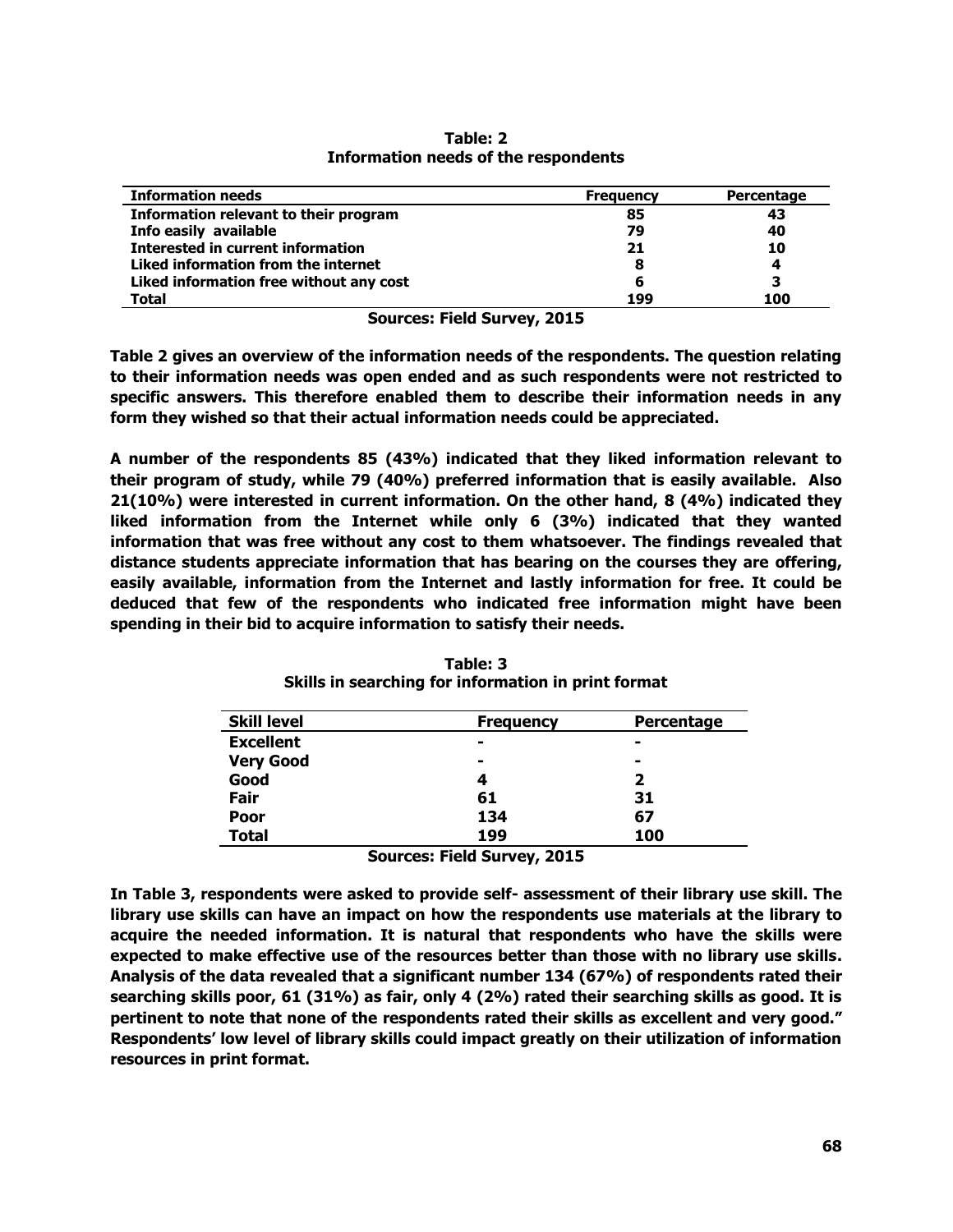| <b>Skill level</b>                 | <b>Frequency</b> | <b>Percentage</b> |  |
|------------------------------------|------------------|-------------------|--|
| <b>Excellent</b>                   |                  |                   |  |
| Very good                          |                  |                   |  |
| Good                               | 22               | 11                |  |
| Fair                               | 106              | 53                |  |
| <b>Poor</b>                        | 71               | 36                |  |
| <b>Total</b>                       | 199              | 100               |  |
| <b>Sources: Field Survey, 2015</b> |                  |                   |  |

| Table: 4                                       |  |  |  |  |
|------------------------------------------------|--|--|--|--|
| <b>Electronic information searching skills</b> |  |  |  |  |

**Respondents were asked to rate their online information searching skills. Users' level of computing can also has an impact on their use of the electronic resources available in the Library. From Table 4, it can be observed that a greater number of respondents assessed their computing skills as fair 106 (53%), while 71 (36%) rated their skills as poor. Only 22 (11%) assessed their skills as good. Again none of the respondents rated their skills as "excellent" and "very good". This implies that respondents will not be able to utilize effectively the electronic resources and facilities available in the library; this obviously would impact negatively on their information acquisition. Most of the information can be found online, but without the skills for searching one cannot fully utilize them to their benefit. The University Library catalogue of University of Education, Winneba is now online and to fully appreciate and use it effectively users must acquire computing skills to explore the catalogue to find materials available in the Library and also to able to utilize the electronic resources.**

| Table: 5                     |  |
|------------------------------|--|
| <b>Types of library used</b> |  |

| <b>Type of library</b>         | <b>Frequency</b> | <b>Percentage</b> |
|--------------------------------|------------------|-------------------|
| <b>University Main Library</b> | 5                | 3                 |
| <b>Study Centre Library</b>    | 15               |                   |
| <b>Public Library</b>          | 9                | 5                 |
| <b>School Library</b>          | 49               | 25                |
| <b>Special Library</b>         | $\blacksquare$   |                   |
| <b>Never Used Library</b>      | 121              | 60                |
| <b>Total</b>                   | 199              | 100               |

**Sources: Field Survey, 2015**

**Table 5 captured the types of library respondents' use to support their studies and enhance their information needs. The Table 5 shows a number of respondents, 121 (60%) never use the library to enhance their scholarly endeavors. The reason they assigned was that they did not have much time due to the nature of their program, while 49 (25%) made use of school library. Also 15 (7%) indicated that they used the Study Centre Library, 9 (5%) indicated that they use the public library, only 5 (3%) used the Main University Library of University of Education, Winneba. On the other hand, none of the respondents indicated using any special library. The results show that respondents use all types of library to satisfy their information needs, though the percentage is not significant. It is regrettable to note that a significant majority 121(60%) of the respondents indicated not using library to carry out their learning activities and other academic exercise. Perhaps these students live in areas where there are no libraries in their communities. Those who used the school and public libraries indicated that the materials did not meet their information requirement. Those who used the Study Centre Library also indicated that the materials were relevant but more materials should be acquired on teaching method. The results showed that the distance learners use all types of libraries to access information or conduct other learning activities with exception of special**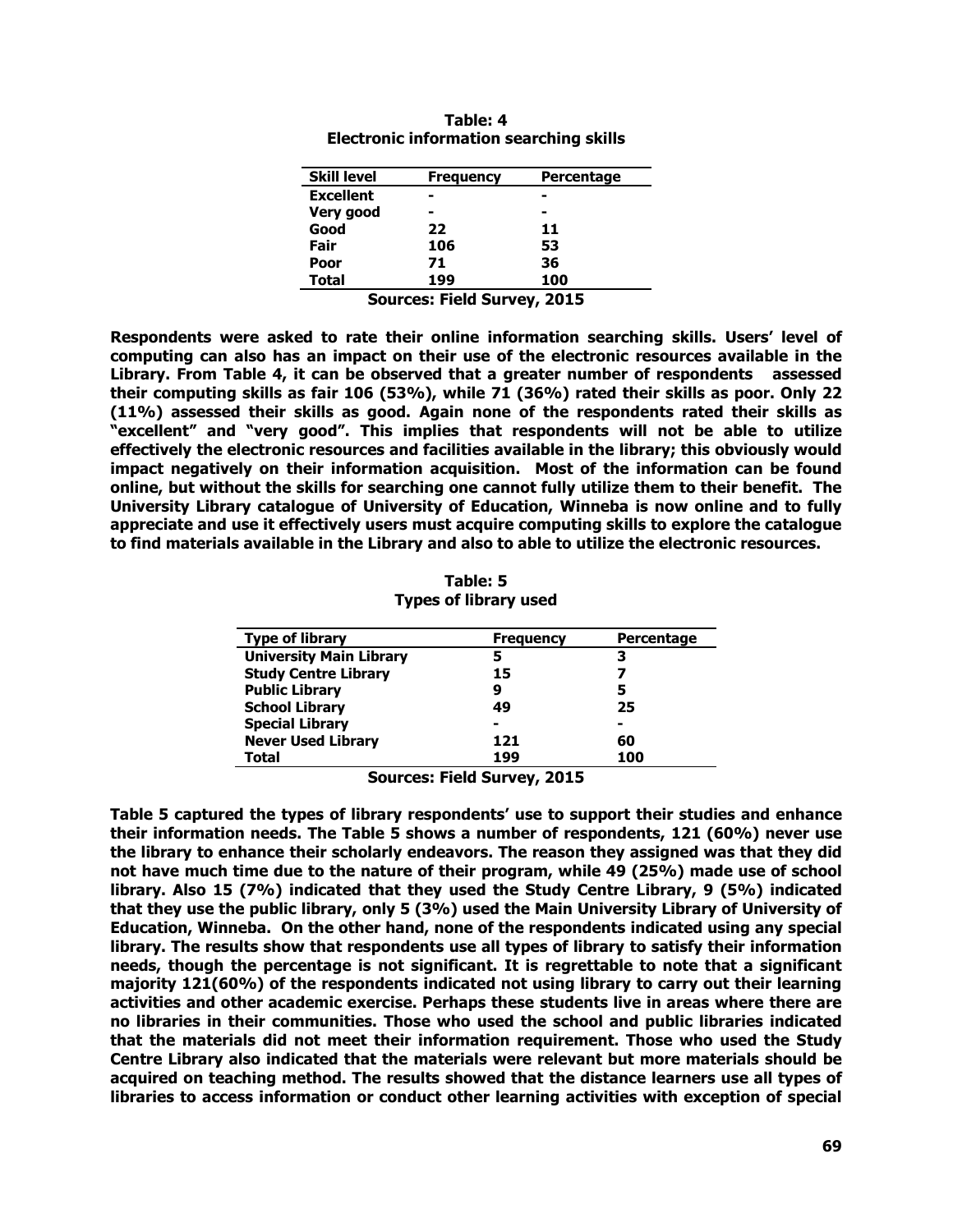**library. Those who use the public library indicated that the materials did not meet their information requirement, 15(7%) indicated that they use the Centre Library only when they attend tutorials on Saturdays, only 5(3%) indicated that they use the University Main Library. They were of the indication that the materials were helpful and relevant as it helped them to carry out their learning and other academic tasks. They also indicated that the materials at the Study Centre Library were equally relevant; however more materials should be added to the present stock.**

| <b>Sources</b>             | <b>Frequency</b> | <b>Percentage</b> |
|----------------------------|------------------|-------------------|
| <b>Library Resources</b>   | з                | 2                 |
| <b>Course material</b>     | 101              | 51                |
| <b>Colleagues</b>          | 11               | 5                 |
| Lecture notes              | 75               | 38                |
| <b>Internet</b>            | 2                |                   |
| <b>Personal collection</b> |                  | 3                 |
| Total                      | 199              | 100               |

| Table: 6 |  |  |  |                                    |
|----------|--|--|--|------------------------------------|
|          |  |  |  | Sources used to obtain information |

**Sources: Field Survey, 2015**

**The study made an attempt to find sources from which the respondents acquire information to assist them in their scholarly endeavors. From Table 6, the most common sources used to obtain information is the course material 101(51%) followed by those who use lecture notes, 75 (38%) while 11(5%) depend on information from colleagues. Again 7(3%) obtain information from their personal collection. The least sources used by the respondents were library resources, 3 (2%) and the Internet respectively 2(1%). The findings depict that a significant majority (89%) of students depend on course materials and lecture notes. The findings revealed lack of use of library resources by respondents.**

**Table: 7 Preferred information format**

| <b>Information format</b> | <b>Frequency</b> | Percentage |  |
|---------------------------|------------------|------------|--|
| <b>Electronic</b>         | 71               | 36         |  |
| <b>Print</b>              | 128              | 64         |  |
| Total                     | 199              | 100        |  |
| Courses Field Curvey 2015 |                  |            |  |

**Sources: Field Survey, 2015**

**Attempt was made to identify their most preferred information format, the table reveals that a significant number of the respondents were interested in print format 128(64) while the remaining 71 (36%) showed interest in electronic format. This is not surprising because the learners have all their lives been used to print as information format as against the electronic format. Table: 8**

| Table: 8                                        |                  |                   |  |  |
|-------------------------------------------------|------------------|-------------------|--|--|
| <b>Barriers to information acquisition</b>      |                  |                   |  |  |
| <b>Impediment barrier</b>                       | <b>Frequency</b> | <b>Percentage</b> |  |  |
| Reliance on study material<br>and lecture notes | 94               | 47                |  |  |
| Lack of time                                    | 77               | 39                |  |  |
| Lack of library searching skills                | 13               | 6                 |  |  |
| <b>Inadequate library facilities</b>            | 15               | 8                 |  |  |
| Total                                           | 199              | 100               |  |  |

**Sources: Field Survey, 2015**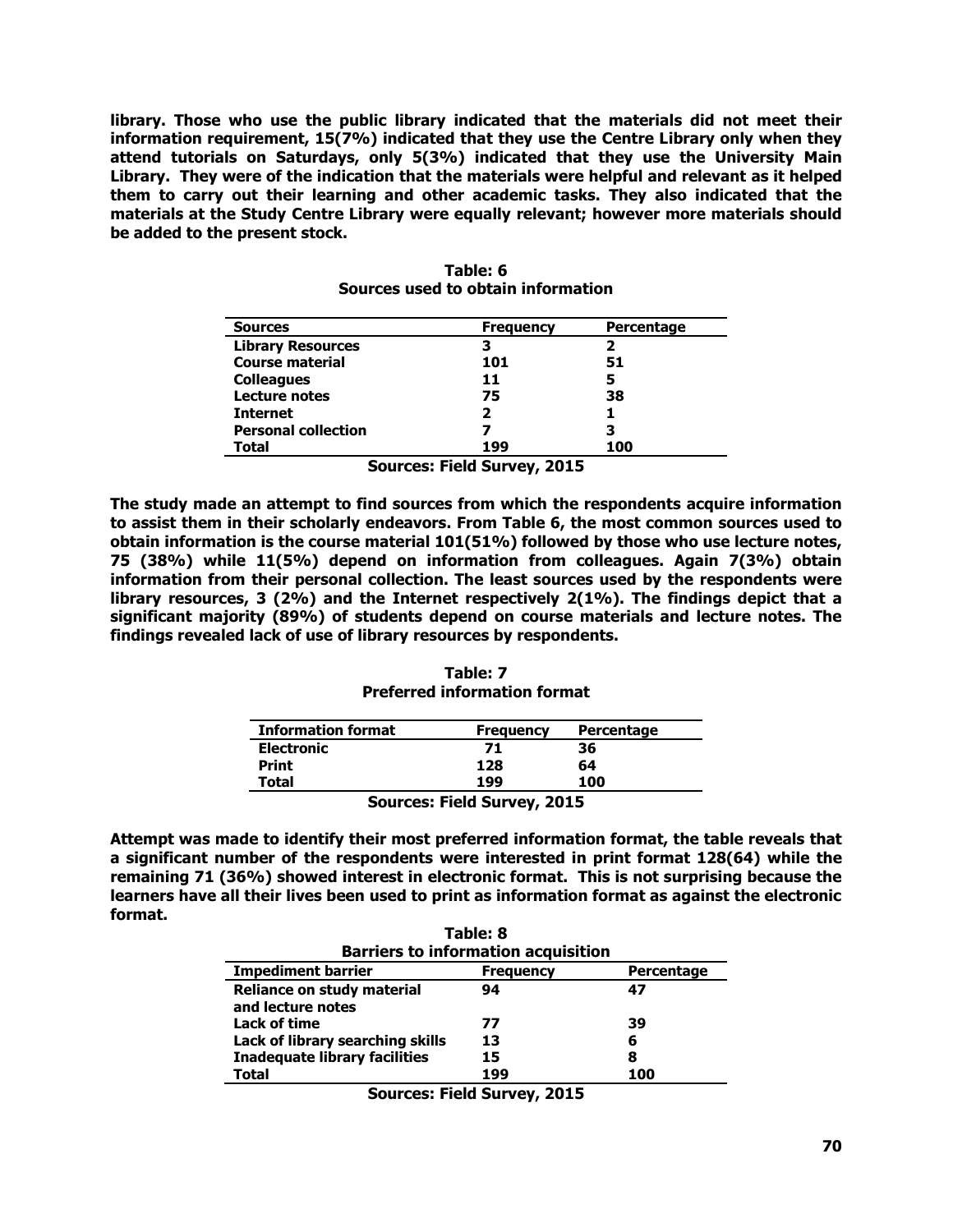**The respondents were then asked to indicate impediments to their utilization of library and information sources in (Table 7). Table 7 shows that over reliance on study material and lecture notes 94(47%) was top among the barriers to impediment to their utilization of information resources. Other barriers include lack of time 77(39%), library and information searching skills 13(6%) and 15(8%) as inadequate library facilities. Oladokun (2010) remarked that it does not sound desirable for the tertiary level students to depend on lecture notes in order to write assignment, test and examination or obtain the needed information.**

### **DISCUSSION OF FINDINGS**

**The study revealed that the distance education program is undertaken by both male and female and there is no age limit. Also both the young and old could be enrolled on the program. These findings are in line with Adesoye and Amusa's (2011) study which found that in Nigeria the distance program is also undertaken by male and female as well as the young and older adults. On the other hand, Boadi and Letsolo (2004) in a study conducted in Botswana found that majority of the students were female because of the flexibility of the program. The study also revealed that a significant number of respondents 79 (40%) preferred information that is available. This finding confirms an earlier study by Boadi and Letsolo (2004) who found that distance students in Botswana preferred information that is easily available. The implication is that information should always be available for the distance students due to the nature of the program.** 

**It is obvious from the study that majority of the distance students lack the ability to search for information electronically and also lack basic library skills to retrieve information manually. This was evidenced by 53% and 36% rating by the respondents that their library skills and searching for information electronically are poor. The study further established that the students do not have the skills for searching for information in the library. This implies that students might not be able to utilize the resources in the library more effectively to enhance their studies due to their inability to search for information. This finding is similar to the findings of Thanuskodi (2012) who found that users rated their library skills and computing skills as "poor". It further came to light that respondents lack basic library skills so that they could easily retrieve information for their academic work. The implication is that respondents who did not have the skills would not make effective use of the resources in any library they find themselves. Again their lack of searching skills could hinder their retrieval of useful information to enable them conduct research and other academic activities demanding the use of information resources and again to satisfy a need or a requirement. This result corroborates Thanuskodi's (2012) study conducted. His study revealed that respondents rated their searching skills not satisfactory. This implies that the majority of students would depend mainly on print information from their prescribed textbooks which may not be current as compared to the electronic resources.**

**It is also obvious that majority of the students do not use libraries to support their studies and other academic activities. This was evidenced by 60% indicating that they never used libraries to support their studies. A possible explanation for this may be that the lecturers or the instructors do not give them assignments that require the use of information resources in the libraries. It is noteworthy to mention that the university education is expected to equip the students with skills of inquiry and critical thinking and the libraries therefore enhance this. The use of information resources for independent study and learning makes the distance education program of the same standard and quality like the regular program. This finding supports a study conducted by Adetimirin and Omogbue (2002) who found that distance students were not using library because of their tight schedules which were fully occupied with lectures. This finding is, however, at variance with earlier studies by Oladokun, (2014),**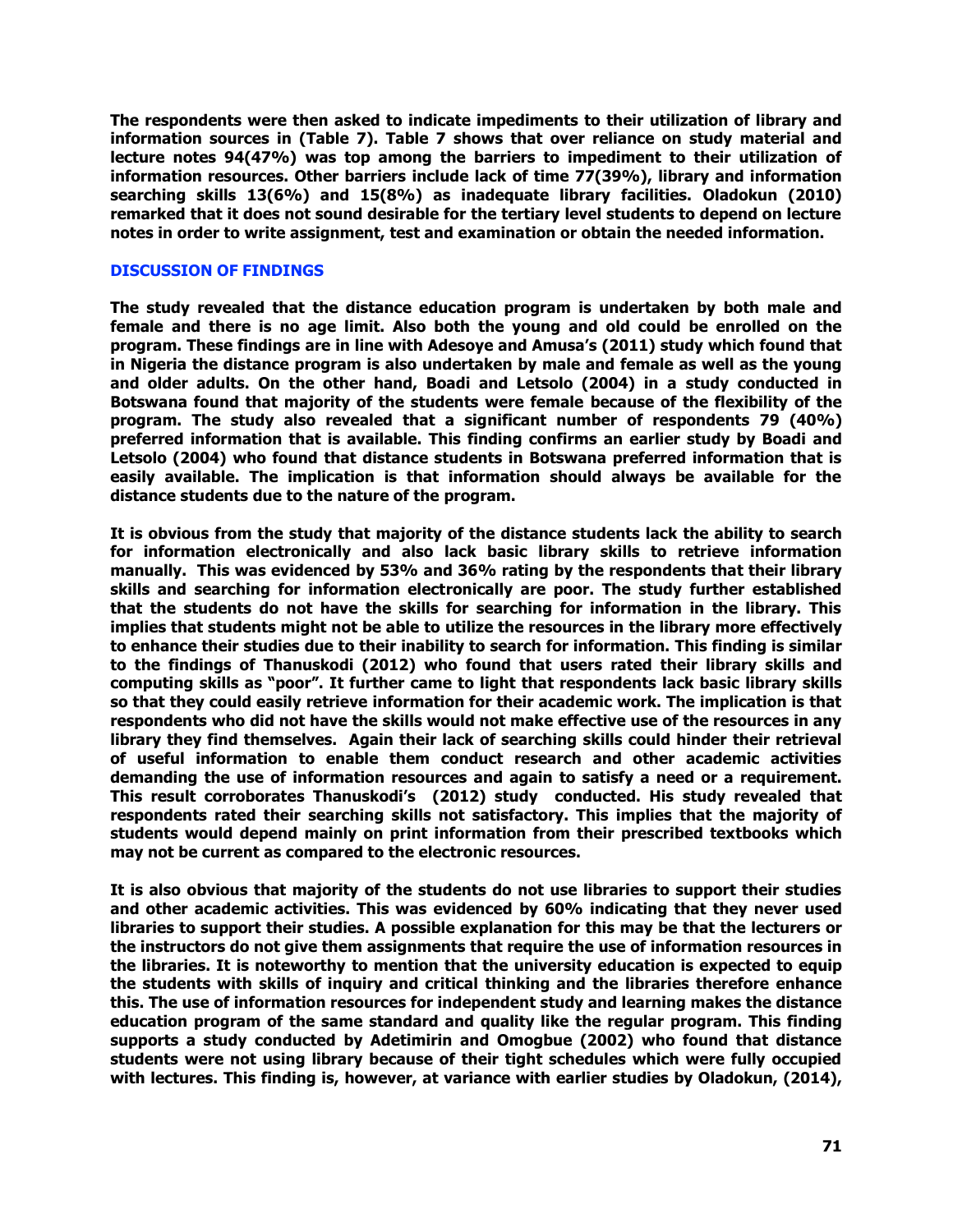**Boadi and Letsolo, (2004), Sutherland (2000) and Mabawonku (2004). They all reported usage of various types of libraries by distance learners to support their studies.**

**The study also brought to light that the students do not use library materials to obtain information to enhance their studies. This finding depicts lack of use of library resources by respondents. It is regrettably to mention that only 2% of the respondents use library resources to obtain information. It is evident that majority of the students depend on their prescribed textbooks and lecture notes as their major sources for information. This implies that most distance students of University of Education, Winneba Study Centre go through the walls of the university without stepping foot in a library. Distance education has to be all embracing and comprehensive. It should be noted that acquiring learning experience through independent use of information resources are an integral part of the program. This is because the instructor and learner are separated in time or space; therefore, the use of library resources is unavoidable. The library promotes the acquisition of reading, inquiry and independent thinking through the provision of resources to support learning activities. The resources in the library are not meant for regular students alone but distance students as well. Again the resources in the library widen the scope of what the textbooks have provided. In the words of Kavulya (2004) "a degree without an in depth knowledge of the subject through investigative learning is questionable". The finding is in agreement with the findings of studies conducted by Boadi and Letsolo (2004) and Mabawonku (2004). The countries studied by these authors were U.S, Botswana, and Nigeria. This finding of distance students not utilizing the library resources to their full potential is not different from what is happening in other countries, particularly in Africa. This finding however is contrary to a study conducted by Rowland and Rubbert (2001) and Khasseh et al. (2009). They found that distance students use information resources apart from the prescribed text supplied to them by the institutions.**

**The study further revealed that distance students preferred print format to electronic format. It is discernible that the respondents were more interested in print sources than the latter even though they were exposed to information communication technologies. Perhaps this could be attributed to the fact throughout their lives they have been used to mostly print as an information format. Moreover print format is easily accessible wherever one finds oneself whether there is electricity or not. The present finding corroborates the findings by Oladokun (2010). He found that off –campus students at the University of Botswana preferred print format to other format. The finding of this study is, however, contrary to the study conducted by Adesoye, 2011. He found that their information preference showed that they preferred both print and electronic format. The study finally revealed that reliance on study materials and lecture notes, coupled with lack of time hampered their information utilization.**

#### **CONCLUSION**

**The paper examines the information needs of distance learners. The result of the study revealed that distance learners of the study centre do not use the library to complement the prescribed textbooks given to them by the institution. According to them it is as a result of lack of time, they therefore depend heavily on the modules and their lecture notes as their only sources of information. In addition, the study revealed that the learners lack both library use and searching skills to enable them search for information in the library and again they prefer information in print format. The study further revealed that lack of time, dependence on study materials and lack of searching skills are the challenges hampering their information acquisition. This is a matter of concern, and therefore there is the necessity for library management as a matter of urgency, to ensure that these groups of students are given the necessary bibliographic instruction so that they would be able to search for information efficiently and effectively wherever they find themselves.**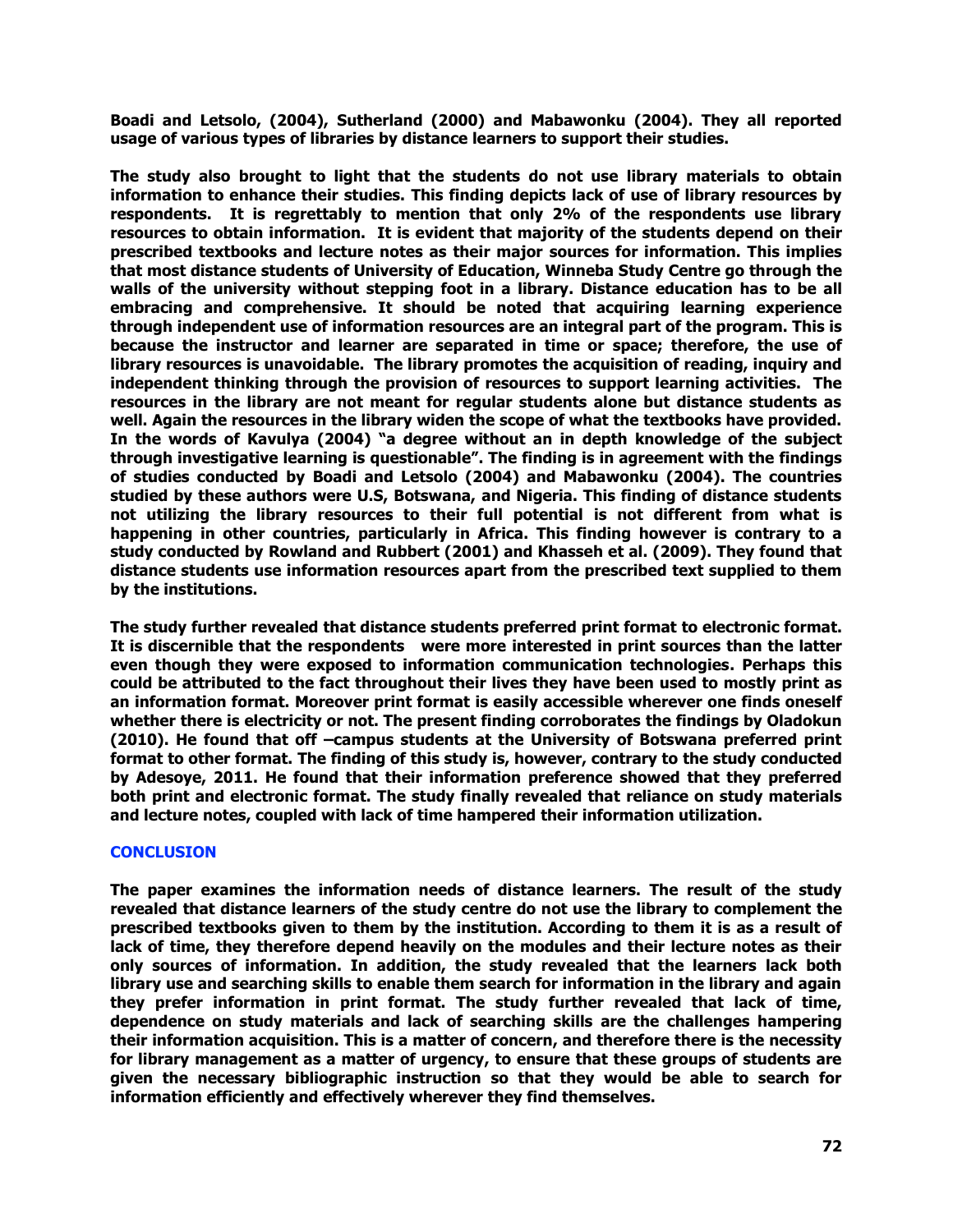#### **RECOMMENDATIONS**

**In the light of the above conclusion, the following recommendations are worth considering:**

- **Intensive efforts should be made by the library management of the University to provide bibliographic instruction on how to use the library and how to access and use electronic resources to enhance learning. This should be an annual affair just like how library orientation is organized for fresh students on the regular program.**
- **Tutors should also be encouraged to give assignments that would require the use of information sources in both print and electronic. This would indirectly encourage the students to consult reference sources in addition to their modules to complete their assignments. By so doing their skills could be developed.**
- **Library management in partnership with the Centre for Distance Education in the University should adopt a strategy to provide library services to distance learners comparable to the services it provides to the regular students. Thus, application of information technology in the delivery of services to distance should be a priority since distance students also have to access a range of library materials to accomplish their learning and research goals.**
- **The University Library, in collaboration with the distance education administrators, should negotiate for space in the public and school libraries to keep some reference and other library materials for the use of the learners. Currently, tutorials are held in hired premises in Secondary and Teacher education schools in the country, perhaps arrangements could also be made by the University Library in conjunction with the Head of the institutions also arrange so that some of the library materials could also be kept there for use by the learners.**
- **Efforts should be made by stakeholders, distance education administrators, and the library to run mobile library that would visit the study centers regularly. This could also be done with the support of the public library.**
- **The Library management in collaboration with distance education administrators to ensure that there are functional libraries in all the centers. These libraries should also be stocked with current materials relevant to the needs of the students.**
- **The University Library management could also collaborate with other public universities in the country, so that distance education students who are closer to the institutions could use the facilities at these institutions. For instance distance learners of Winneba study Centre who are closer to the University of Cape Coast and its environs could visit the library and use the resources to meet their information needs. Perhaps a place could be designated for the exclusive use of these learners could be established in all the public institutions.**

# **BIODATA and CONTACT ADDRESSES of the AUTHORS**



**Agatha Gifty LARSON is a Senior Assistant Librarian in IEDE Library in University of Education, Winneba. She has been working there for the past thirteen years and worked as the head of Reader Service for ten years. She has attended a number of International Conferences both Home and Abroad. She is Fellow of the Mortenson Centre for International Programs at Urbana Champaign, USA. She holds MA in Library and Information Studies from the University of Ghana.**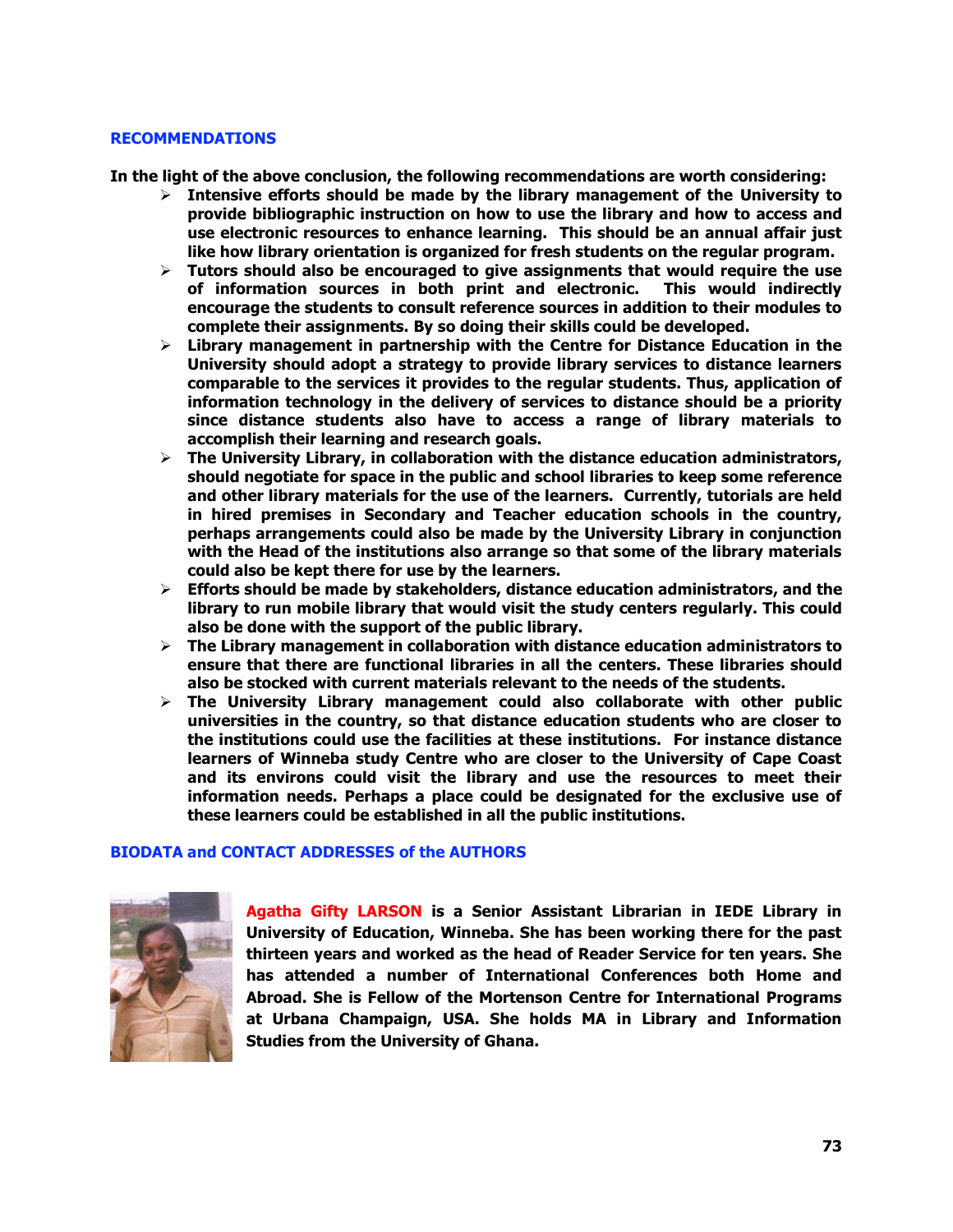**Agatha Gifty LARSON University of Education, Winneba, Ghana. Library Department Tel: +233 0240276167 / +233 0208150109 Email: [agaift2003@yahoo.com](mailto:agaift2003@yahoo.com)**



**Michael OWUSU-ACHEAW is the head of the Koforidua Polytechnic Library and has been working with the Institution since 2000. He holds MA in Library and Information studies at the University of Ghana and an Adjunct Senior tutor at the University of cape Coast Distance Education Program. He is a council member of the Ghana Library Association.**

**Michael OWUSU-ACHEAW Koforidua Polytechnic, Koforidua, Ghana Library Department Tel: +233 0208474482 / +233 0541394581 Email: [oamicky2004@yahoo.com](mailto:oamicky2004@yahoo.com)**

# **REFERENCES**

- **Adesoye, A and Amusa, O. I. (2011). Investigating the information needs of sandwich and part-time students of two public universities in Ogun State, Nigeria. Library Philosophy and Practice, (Accessed on 15th March, 2013.) from: <http://unlib.unl.edu/LPP>**
- **ACRL (2000). Guidelines for distance learning library services, (Accessed on 12th February, 2013.) from: [www.ala.org/acrl](http://www.ala.org/acrl)**
- **Adetimirin, A and Omogbue, G. (2011). Library habits of the university of Ibadan, Oyo State, Nigeria. Library Philosophy and Practice, (Accessed on 23rd June, 2013.) from: <http://unllib.unl.edu/LPP>**
- **Aliakbar, K., Hadi, S. and Jowkar, A . (2009). Distance education and the role of library services in Iran: a case study of Shiraz University distance learners. Library Hi Tech News, (7), 11-14.**
- **Babbie, E. (2005), The Basics of Social Research. 3rd ed, Belmont: Thompson Wadswort pp. 265, 274.**
- **Babbie, E. and Benaquisto, L. (2002). Fundamentals of social research, Scarborough: Thomson and Nelson Ltd. 5-15.**
- **Bibb, D. D (2003). Distance centre students deserve main campus resources. Collection Building, 22 (2), 5-9.**
- **Boadi, B. V and Letsolo, P. (2004). Information needs and information seeking behavior of distant Learners at the Extra- Mural studies in Lesotho. Information Development, 20 (3), 189-199.**
- **Dew, S.H. (2001). Knowing your users and what they want: surveying off campus students about library services. Journal of Library Administration, 31 (3-4), 177-179.**
- **Gu, F. (2006). The role of media services in the University distance distributed education. Library Management,27(6-7),979-386.**